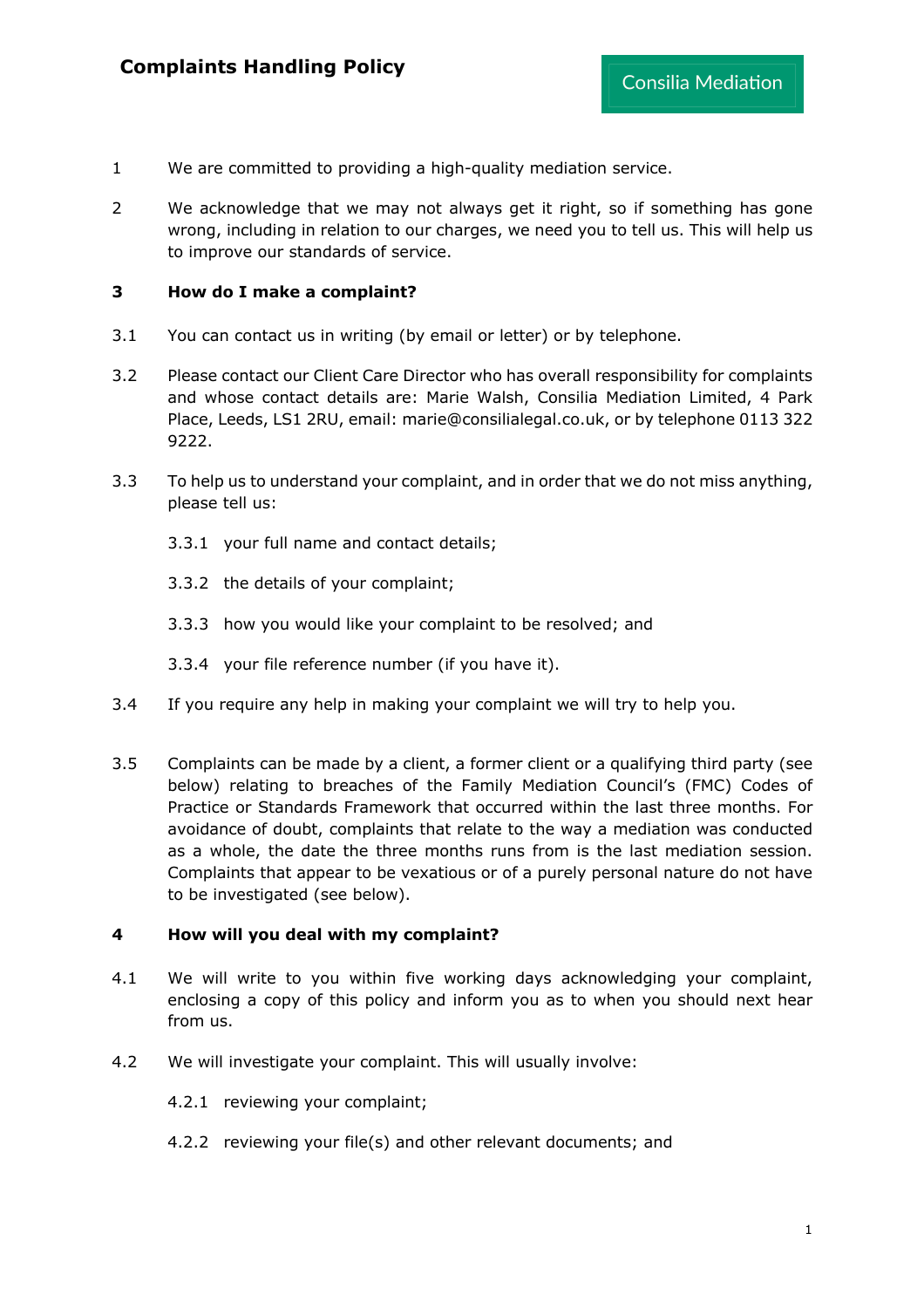- 4.2.3 liaising with the person who dealt with your matter (where this is not the complaints handler).
- 4.3 We may also need to ask you for further information or documents. If so, we will ask you to provide the information within a specific period of time.
- 4.4 We will update you on the progress of your complaint at appropriate times.
- 4.5 We may also, if appropriate, invite you to a meeting to discuss your complaint. You do not have to attend if you do not wish to or if you are unable to. We will be happy to discuss the matter with you by telephone or video conference.
- 4.6 We will write to you at the end of our investigation to tell you what we have done and what we propose to do to resolve your complaint. Where possible, we will aim to do this within 14 working days of the date of our letter of acknowledgement. On occasion further time may be required, in which case we will notify you in writing.

### **5 What to do if we cannot resolve your complaint**

If you do not consider that we have resolved your complaint, you can ask the Family Mediation Standards Board (FMSB) to consider the complaint if certain criteria are met. Details can be found here: https://www.familymediationcouncil.org.uk/complaintsabout-mediators/

#### **How can the complaint be made?**

A complaint can be made to the FMSB by completing their complaints form which you can download here. Once completed, please send this form and any supporting documents to complaints@familymediationcouncil.org.uk

If you struggle to complete the form, you can ask someone to help you to do this or phone the FMC office on 01707 594055 between 9am – 3pm, Monday to Friday.

## **6 Qualifying third parties**

The following qualify as third parties who can make a complaint against a mediator:

- A prospective client who has been directly affected by a mediator's professional behaviour;

- A person who has been invited to participate in a mediation process, for example another professional who attends a mediation.

For the avoidance of doubt, it is common for a mediator to contact a potential mediation participant after seeing the other potential mediation participant. Complaints about a mediator making contact with a potential participant do not therefore need to be investigated by mediators and will not be accepted by the FMSB.

Likewise, mediators may sign court forms to say one person has attended a Mediation Information and Assessment Meeting (MIAM) without notifying a potential second mediation participant or inviting them to attend MIAM themselves. Complaints about a